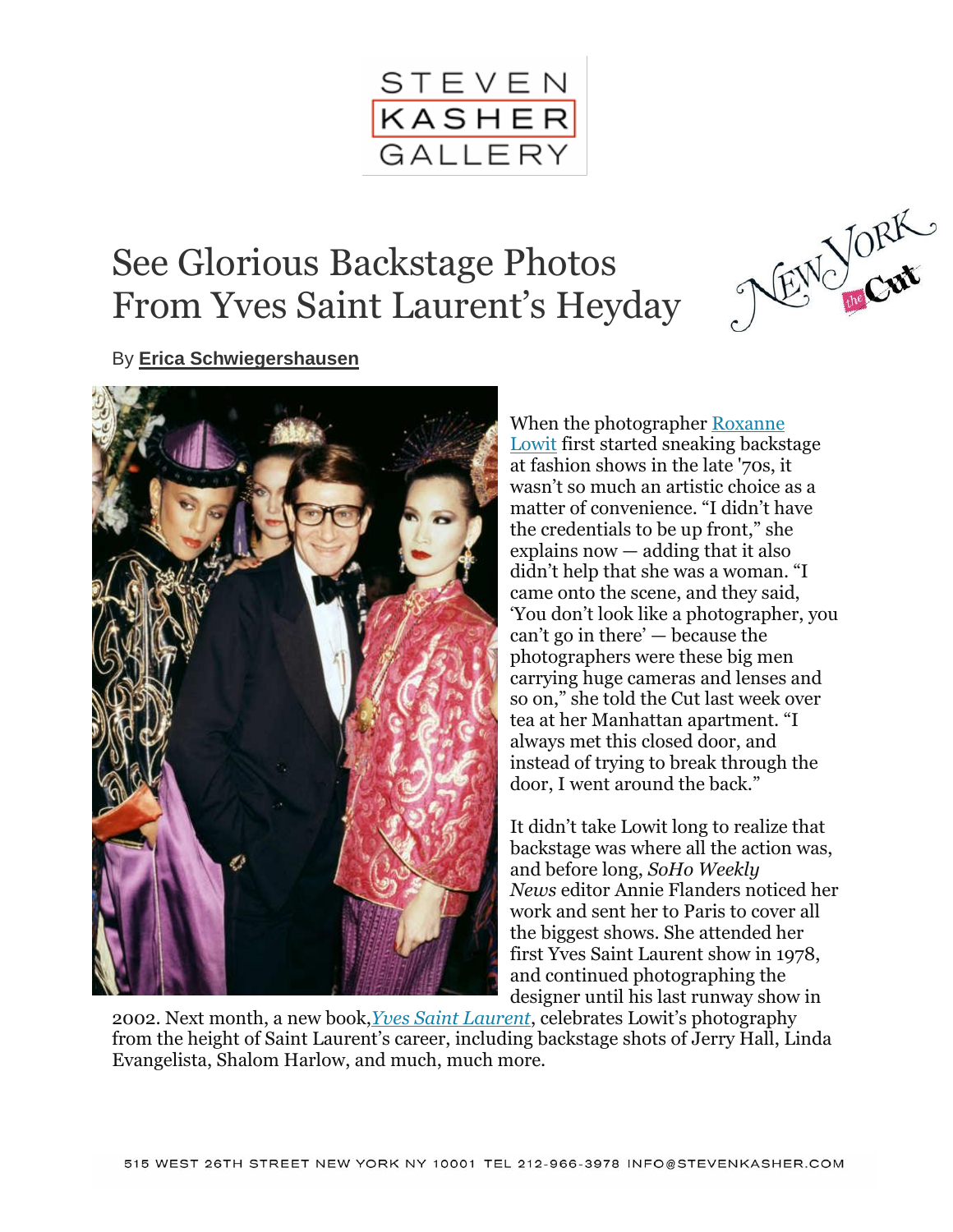

The Cut spoke with Lowit about her memories of Saint Laurent, what it was like to be a female fashion photographer in the '80s, and how the industry has changed since she first started out.

## **Though you initially photographed backstage out of convenience, you stuck with it your whole career. What about being backstage appealed to you?**

Yeah, I kind of pioneered backstage photography. Once I went backstage, I realized how wonderful it was, because you could see the girl fixing her clothes, and the designer fixing the girls, and then putting on the makeup, combing their hair, and just all of it. You know, there would be two girls standing together, wearing similar things, and I'd just ask them to turn, to smile. You can get up close and spend time with them, and shoot the front and the back and the full length. It was much smaller then, and much more personal. And much more fun — everyone was having a good time and people weren't really nervous. It was fun to put on a show. It was different. There was just so much more going on in the back. I never wanted to go to the front.

## **You've said that you looked very different from the other photographers at the time. Was that an advantage?**

No. It was never an advantage to be a woman and it was never an advantage not to look like a photographer. Because then people didn't allow you entry when you wanted to go, you always had to explain yourself. All the photographers were male. To this day, I think I'm the only female photographer that does reportage in Paris**.**

## **How would you get backstage?**

Any way I could. At first, Billie Blair — she was a model — would say I was her hairdresser. She had hair like, an inch long. I was like, *Couldn't you say makeup artist or something*? But then, as I would be around, I began to know the girls. So I knew Pat Cleveland, and she would take me in if she saw me outside. Things were different back then. There weren't that many guards. There wasn't the entourage that there is now of celebrities. It was much more toned down, much more personal.

#### **What was it like to be backstage at Yves Saint Laurent?**

Backstage they were working — they would be quiet and very efficient. There were a lot of discussions between Saint Laurent and Loulou [de la Falaise], but most people wouldn't break his aura. People were in awe of him, and sort of shy to be next to him. Everybody called him Mr. Saint Laurent. I called him Yves.

He would dress every girl and he would fix them, and he would tie the bows and fix the belts, and so on. He was very hands-on about it. He watched every girl go out, so he would stand there and just primp and fix and tie and so on. He was special. He knew what you wanted. He was very insightful. He was very happy being backstage, especially in the earlier years**.**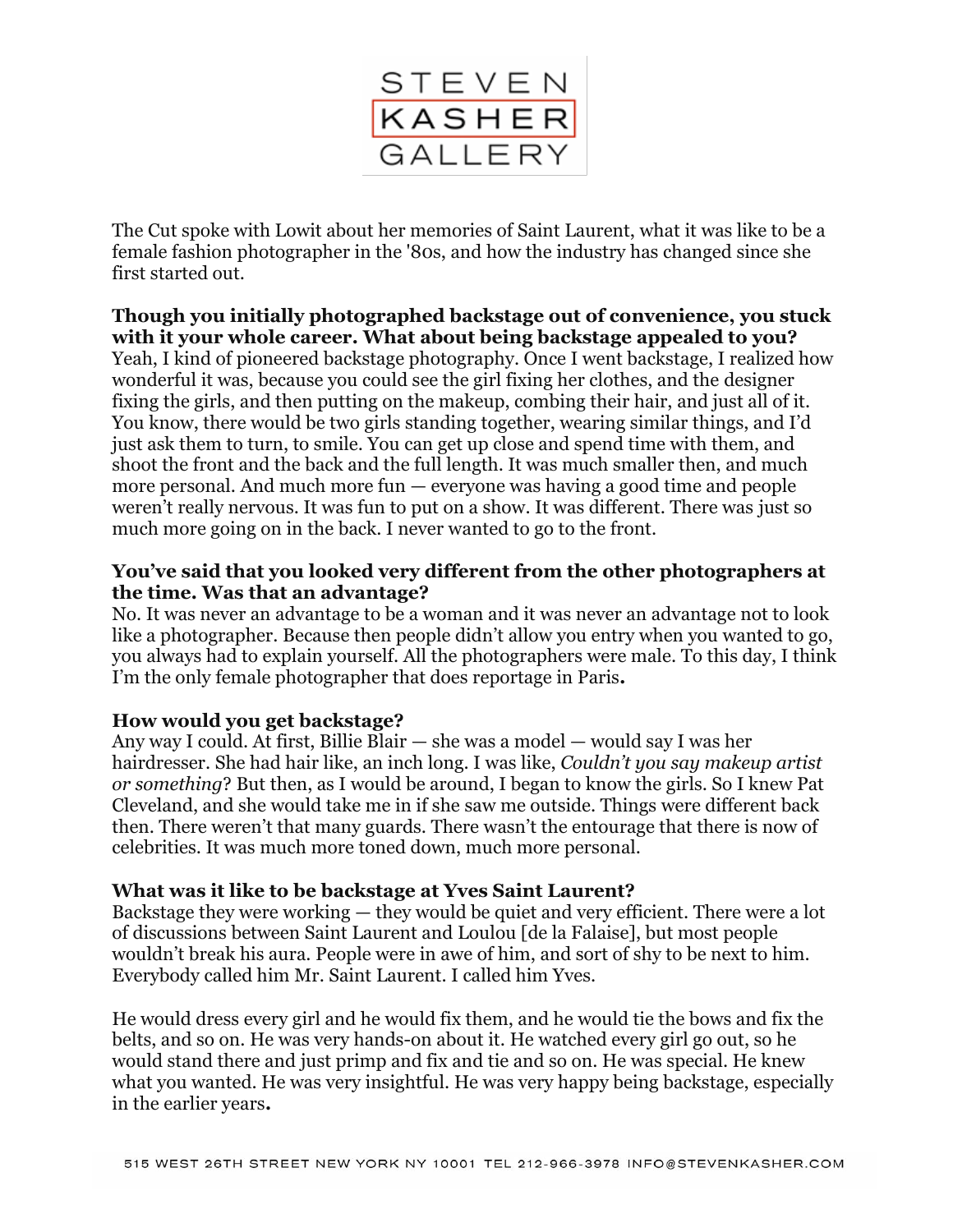

## **Did you feel nervous around him?**

No. Never. I think we liked each other when we first met each other. And that continued until the end. I was chosen to be his personal photographer for his show at the Met [in 1983], so that was quite an honor. His work was always incredible. He was always ahead of the curve, and he was an amazing designer. He did everything first. He did the pointy bra first. He did the see-through transparencies first. He did tuxedos for women first. He did pants first. He did ready-to-wear first. He did short skirts … just about everything.

#### **How has the fashion industry changed since you first started photographing?**

The times have changed, the girls have changed, the clothes have changed, the backstage rules have changed. It's more business. It's not about creating, it's not about the love  $-1$ mean, I have pictures of Jerry Hall [and others] dancing, and I didn't ask them to dance, they were dancing because they were having so much fun, the music was so good, the whole energy backstage was so good. It was another time, when they had that kind of fun. It was magic — you were there watching this whole glorious creation take place. Your feet didn't touch the ground. If you loved fashion, you were in heaven.

Now, backstage, they're always hurrying the models, rushing them. It's all about business. There's the PR, and the PR assistants, and the assistant's assistants. They have ropes and dividers and favorites. It's just not the same flow, the same energy.

#### **Would the models act differently depending on what they were wearing?**

Definitely. They would try clothes on and look in the mirror and become like chameleons. The one who did it the most was Pat Cleveland. I remember watching her [pretend to] die at the end of Thierry Mugler, where she took some poison out of her ring — she was wearing like a burgundy-red velvet gown — and then she died to some opera. That's the dramatics — that's the extreme that it went to. When they went out it was their personality that was wearing the clothes, it wasn't the clothes wearing them.

#### **What was your lifestyle like during the years you photographed YSL?**

I would work day and night. I worked for *Vogue* a lot, so I went to a lot of parties and fashion shows. To this day, I still shoot parties and fashion shows when I have the chance, because I love doing it. I love going out late at night, and I wear black, and then also I'm not seen. I prefer to be not seen, and to be able to just create and imagine and take pictures. I love fashion, although nowadays it's hard to find what excites me. When I do, I'm really thrilled.